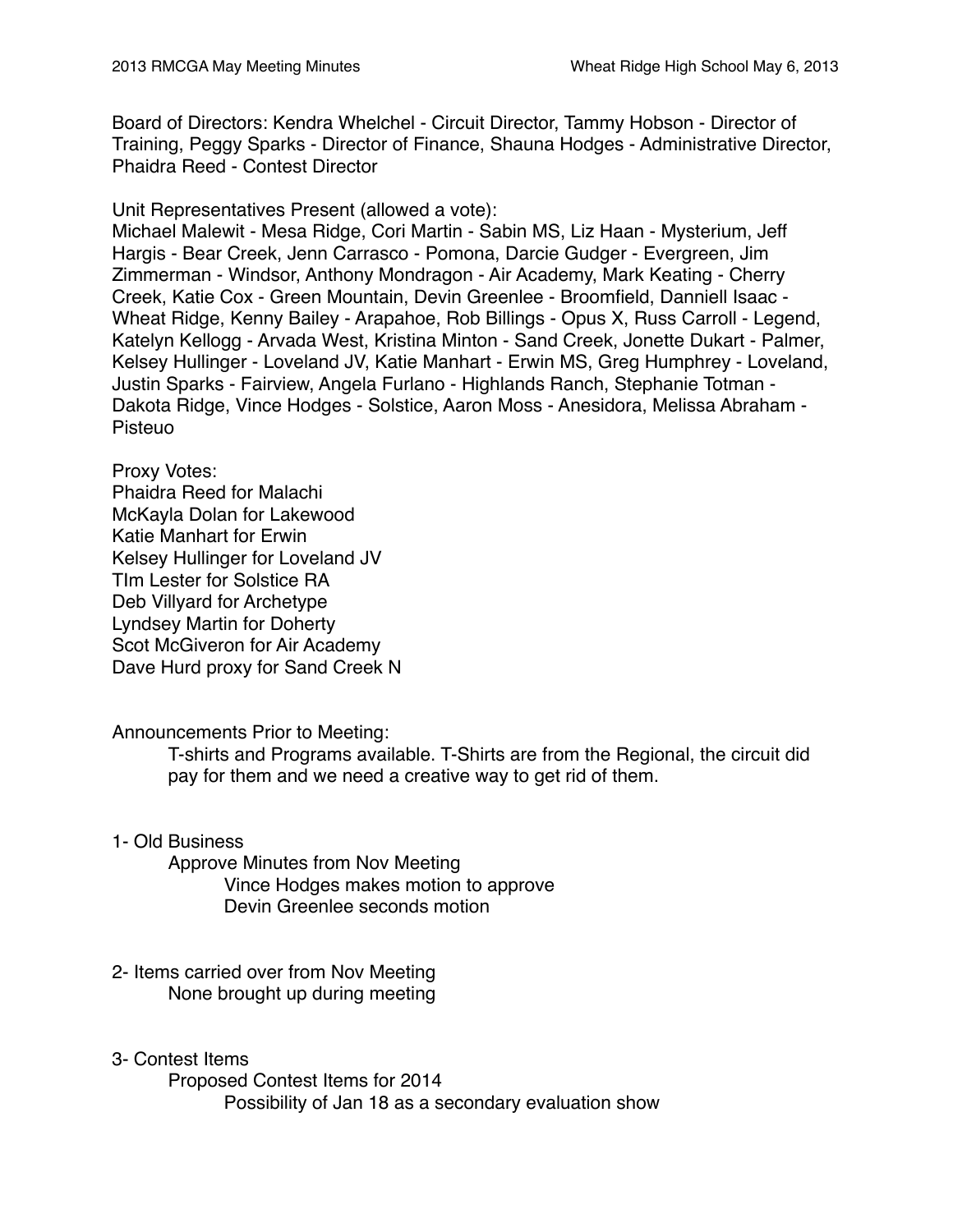Looking into locations for State Championships to avoid the same problems we encountered this year Possibility of Pueblo for Regional - Mar 8 will be WGI Regional Friday Shows still an option - limited number of guards due to timing with school day

Contests from 2013

4- Budget Report

Broken down more than previously Peggy submitted report

Peggy made some suggestions -

Suggests that compensation for RMCGA staff is out of sync Chief judge paid 500, split between 2 people paid 500 each Marcus pd over 700 Feels Cf Judge needs to be more than 500

Announcer pd 600 yearly

Greg - All pd positions need to be looked at

Raised CD to be 314 monthly Treasurer 500 yearly spends a lot of time doing

Salaries need to be examined over the summer Ask for numbers from other circuits, hard to find circuits similar to ours

#### 6- Judges Report

Chief Judge was Tim Tilley, this position is a yearly position contracted by RMCGA so this position is up for hire again.

Discussion of Tim's Comments - none

Task Force Meeting: Greg Nominated as Task Force Liaison

Task Force Report

Talked about state, do not want it at a high school Looking into several locations as ideas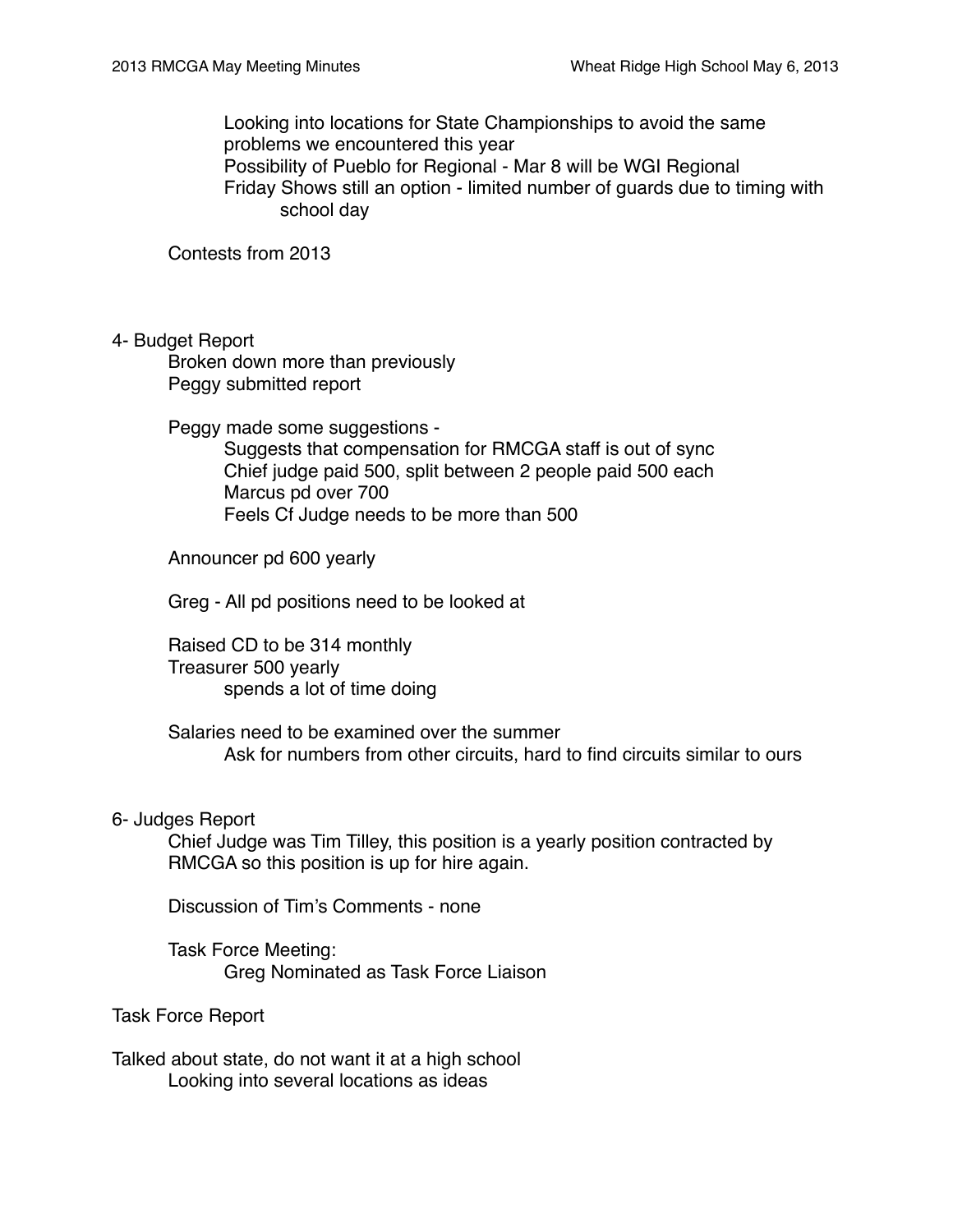Larger venue for Regional, first look on WGI level helpful if larger than high school

Changing state back to prelim/finals, large classes of more than 8 groups go to prelims

Rework chief judge, clinicians discussed as far as design standpoint early on JAN 25 Rob looking for another designer

instructor workshops to offer training in different areas

Chief Judge - recommended do the board that the task force sets judge panels, CJ handles day to day operations Task Force has more reach than a single person may CJ run judging seminar, CJ runs day to day process, Director of training set up

5 - 8 names from each Task Force member deposited into a pool

Task Force has begun to contact people as well

Kendra and Tammy met with many people, we have to wait for WGI scheduling to take place so we can

#### 5- New Business

Vote of no confidence for Contest Director, proposed by Vince Hodges Arguments heard based on problems that occurred in 2013

After this was brought up, Phaidra Reed has chosen to resign for the remainder of her position which was through 2014

# Instructor Behavior

Behavior towards others got out of hand at times this season. Towards other staff, judges, volunteers, everyone

We all sign code of conduct, code of conduct was limited and will be rewritten

Everyone needs to do nicer to each other, Play Nice!

# Protection of members - Members need to be protected over spectators Board should do a better job of getting news out when events occur regarding police or other issues that not everyone may be aware of.

# Replacement of old equipment -

Floor tarp is getting old and will need to be replaced. We would get better sound out of our speakers if they were to be elevated at shows.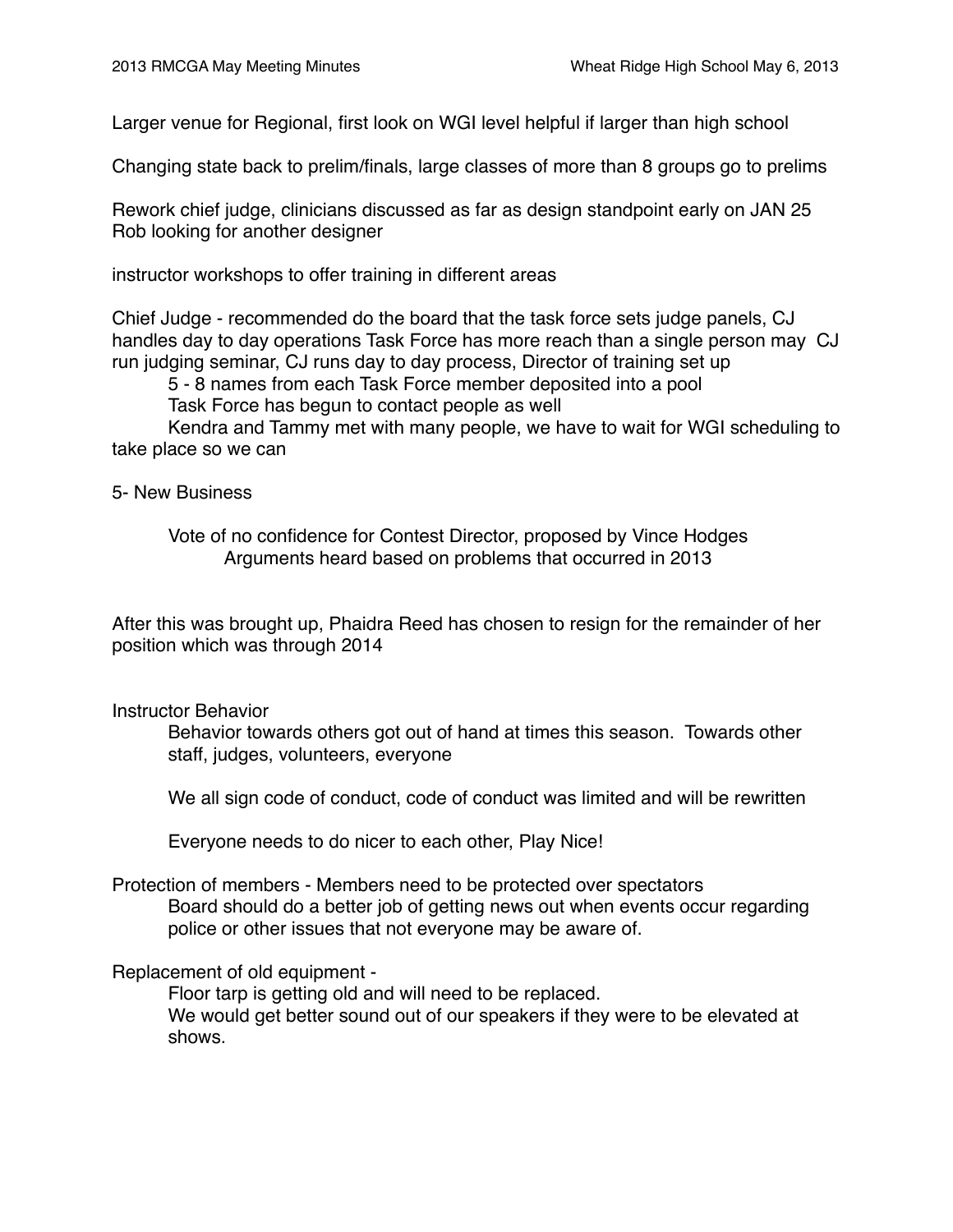Proposals for Rule Changes

34 Possible Votes

Name: Jeff Hargis

Unit Representing: Bear Creek High School

# Proposal: Dismissal of boundary offenses for competition areas of insufficient size. **"Should a competition area fail measure a minimum of sixty feet by ninety feet, boundary offenses will be dismissed from unit penalties and overall scores for the competition."**

Rationale for Proposal: Some of the competition sites from this past season offered venues of insufficient size, causing units to suffer boundary offenses they would not have received in an adequate sized venue. This occurs even though the contest sponsor packet states that the sponsor must provide, "An area for the contest at least 70 x 100'…" Should gyms not be of the minimum competition area size as defined by WGI, it seems only fair that units not be penalized for this deficiency. Due to few locations offering to host shows and how this may be a major fundraiser for units traveling to WGI Championships, I feel this proposal would be more beneficial to the circuit than not allowing particular schools to host shows.

Financial Impacts: None

Discussion on proposal:

If a school falls short on boundary limits, do not punish schools that have a smaller gym and take shows away from them, allows them to host a show

Was addressed midseason by flipping the tarp When sound system is on tarp it takes away from size Penalties assessed to units were the main problem WGI assesses penalties at more than 70x100 Stay within the WGI Rules, do we need a new rule for this?

Vote For - 26 Against - 0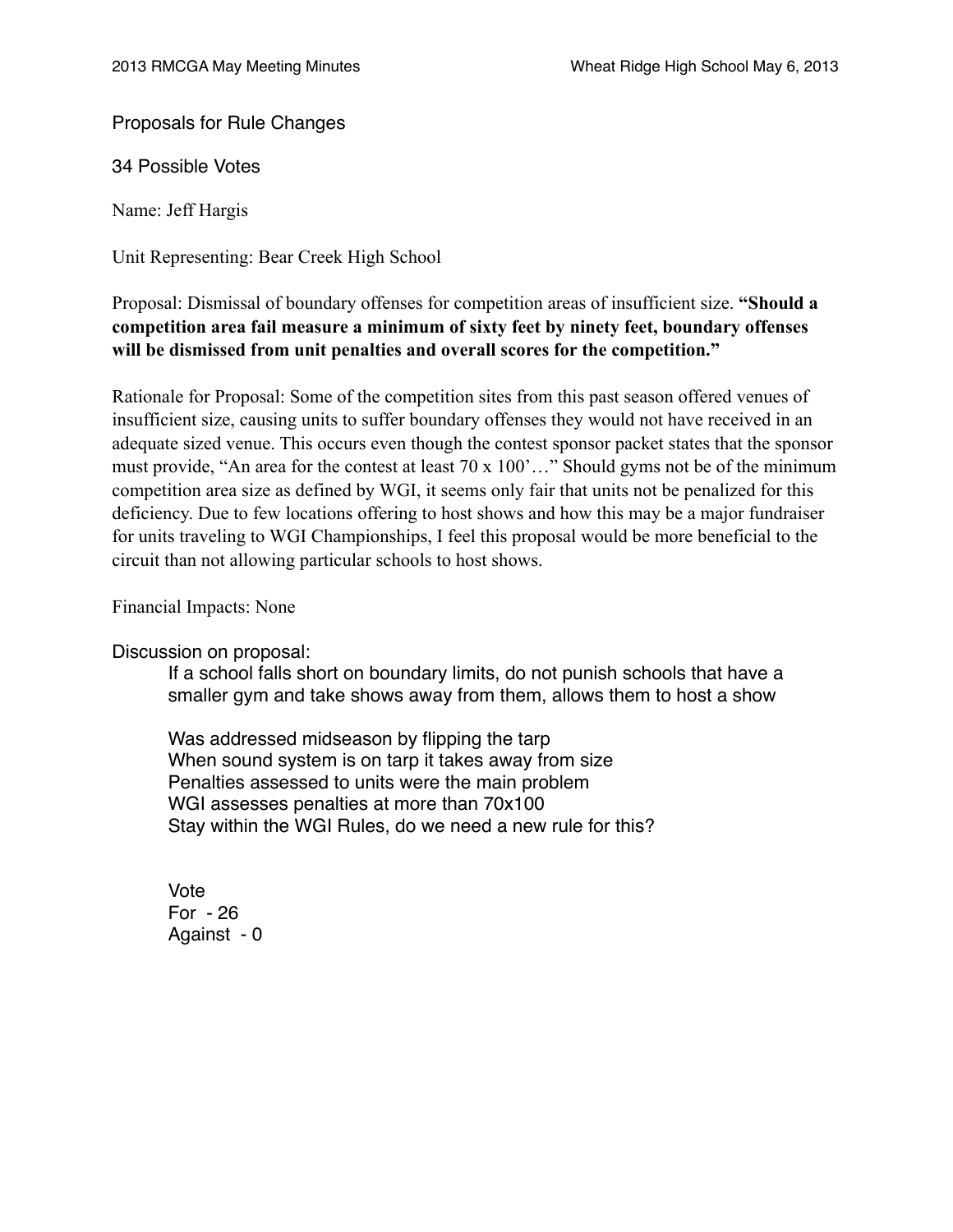Name: Jeff Hargis

Unit Representing: Bear Creek High School

Proposal: Placement of units into competitive classes at evaluation. **"At a unit's first evaluation, a panel of judges in coordination with the chief judge will determine what class that unit is to compete at the conclusion of the evaluation or contest. If a unit wishes to compete in a higher class, the unit will compete in that class."**

Rationale for Proposal: This proposal is meant to eliminate the mid-season promotion of several units and lessen the range of aptitude within a class. Evaluation should be utilized to place units into the proper class where they will be successful and an even distribution of experience will exist within the classes.

Financial Impacts: None

#### Discussion on proposal:

Talked about at Task Force meeting, CJ needs to head up rearrangement of guards within classes, evaluation show was not helpful need good placement of what class to go into

Falls to instructors as well to take the suggestions of the judges as well as to put their group where they need to be

Task Force talked about making an evaluation judged with Task Force members at Jan 18 Evaluation

We're still trying to figure out what the Evaluation day will be, the Task Force has taken more coordination in the Evaluation day

Action Taken: Defer to task force discussion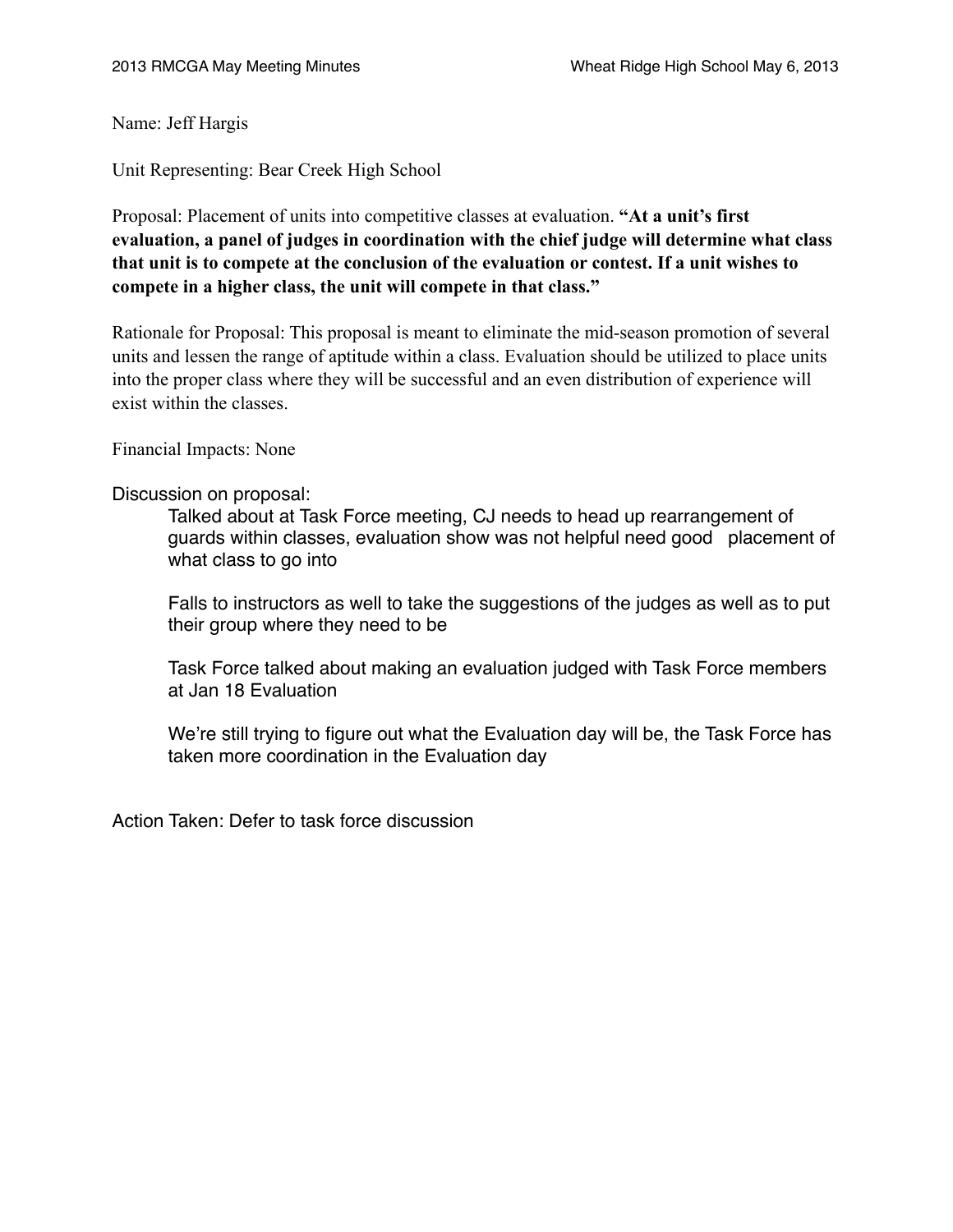Name: Michael Malewit

Unit Representing: Mesa Ridge HS/Doherty HS

Proposal: Add additional classes to the RMCGA Competitive arena.

Rationale: There were 54 colorguards at state this year and 35 were in the lower three divisions. We need to move Novice to a Junior category, the bottom of Regional A should become Novice. Keep Regional A and National Regional A. And perhaps add a Scholastic B division for the guards in National Regional A who are not quite regional A or Scholastic A, especially if we are not going to promote Scholastic A guards.

So the classes could be Junior, Novice, Regional A, National Regional A, Scholastic B, Scholastic A, National Scholastic A, Independent A, Ind and Scholastic Open, Independent and Scholastic World.

Financial Impact would be more awards would need to be purchased.

Discussion on this proposal:

Not having novice seemed unrealistic, there are many schools who do what they do and it is what they're going to do.

Circuit is very heavy on the lower end

Action Taken: Withdrawn by Mike Malewit

Name: Michael Malewit

Unit Representing: Mesa Ridge HS/Doherty HS

Proposal: Add guard representation, representing the diferent parts of the state on the Board.

Rationale: The circuit is and has been for quite a while been very Denver based even though other parts of the state participate and continue to grow in number of guards. It's time for us as a circuit to stop catering to only a small portion of our circuit.

Financial Impact would be none.

Discussion on this proposal:

Adding Guard Rep from different parts of the state to the board would ensure more units are represented How would members be added, nominated to these positions? Members out of the loop from board info, board has agreed to work on communication with members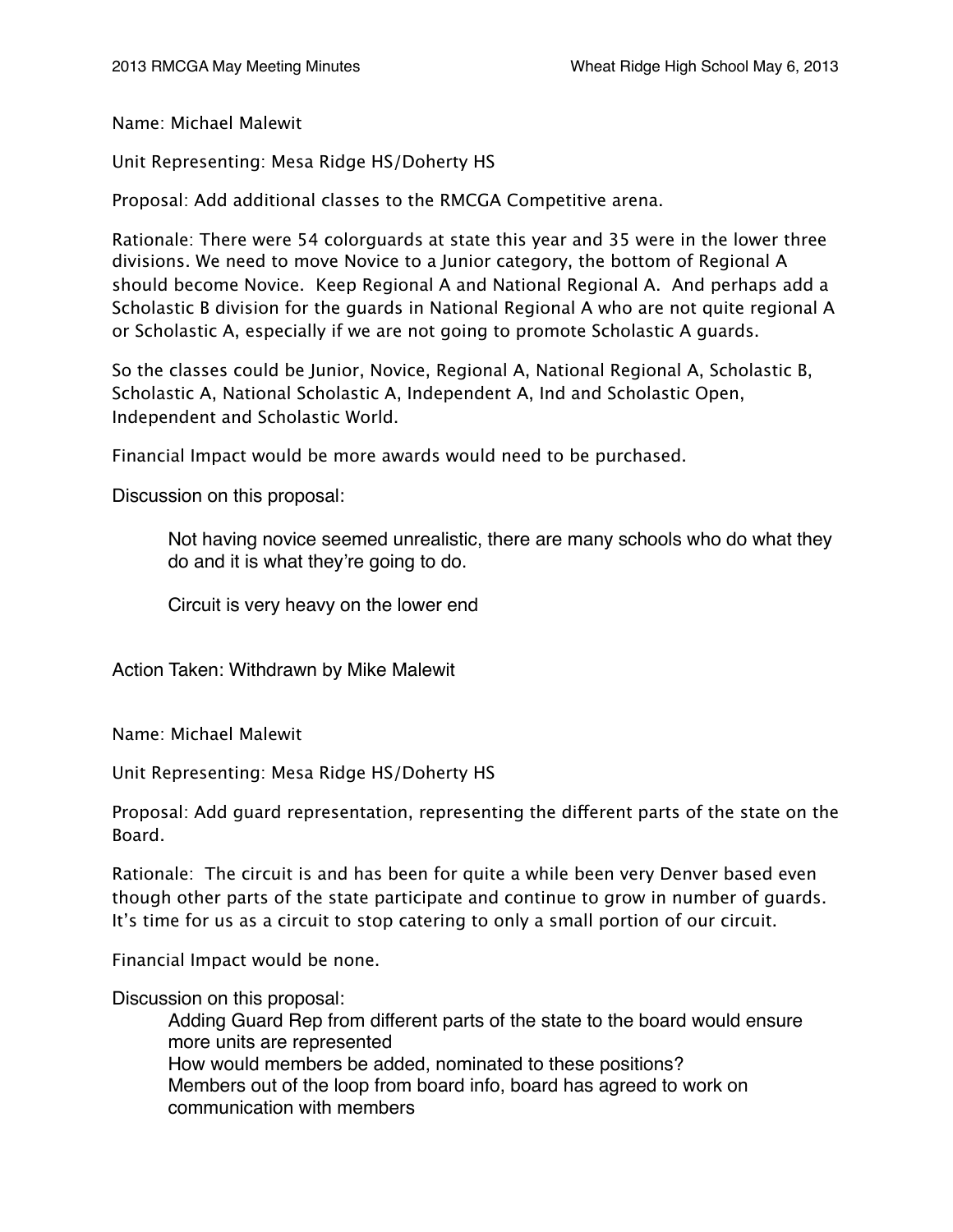Action Taken: Withdrawn by Mike Malewit

Name: Michael Malewit

Unit Representing: Mesa Ridge HS/Doherty HS

Proposal: Come up with a more equitable way of selecting task force members.

Rationale: As the task force stands now three members are always the same as they are the only guards competing in their respective divisions. Of the remaining 5 spots, all but one spot are now held by individuals who are members and or are directly affiliated with one quard in the circuit. This leads to one quard dictating the way we select and utilize our judging community.

Financial Impact would be none.

Discussion on this proposal: Withdrawn before discussion

Action Taken: Withdrawn by Mike Malewit

Name: Michael Malewit

Unit Representing: Mesa Ridge HS/Doherty HS

Proposal: Find a universally acceptable way of promoting colorguards by developing a criteria which would be voted on by the entire membership. We could have set scores for each week of the season and when a guard hits that number they are promoted.

Rationale: Guards were promoted this year who maybe should not have been where as other guards who should have been who were not. Additionally, once guards were promoted they were not judges by the same criteria on the same sheets.

Financial Impact: None

Action Taken: Withdrawn by Mike Malewit, asked Task Force to discuss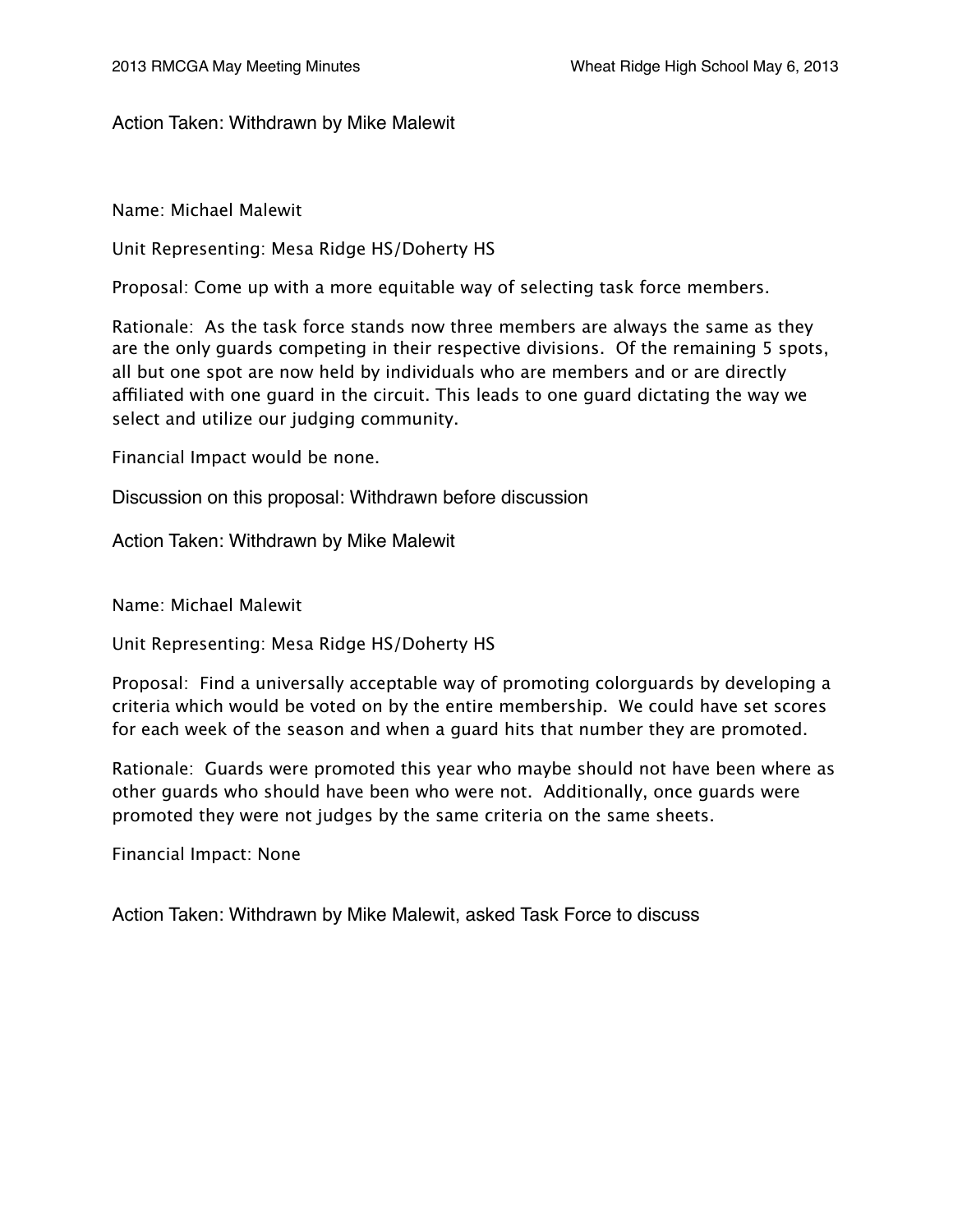Name: Shauna Hodges Unit: Solstice

Proposal: Remove the contest director position from the board and replace that position with a "member at large" / task force liaison.

Rationale: As contest director, that person has a paid job by the board and is a part of the board. This is a conflict of interest in and of itself. The contest director should be hired by the board and work for the board and members much like our chief judge/ judge coordinator.

Discussion on this proposal:

This person should probably not be the task force liaison, but someone voted in by the membership (Task Force Liaison is voted on by only the Task Force) Shauna removed the "task force liaison" portion of this proposal, asking for a "member at large"

Gives members more say on the board, makes the board 4 volunteer members and one paid member (treasurer)

Position should be yearly to allow for circulation of ideas and exposure to the board, keeps board at an odd number to avoid ties in voting

Financial Implications: None

Vote: For - 32 Against - 2

Name: Shauna Hodges Unit: Solstice

Proposal: Make the contest director a yearly, contracted position hired by the board of directors and the task force.

Rationale: Makes the contest director a yearly position that can be reviewed/replaced/ etc. by the board and ultimately the membership as needed. Hiring process would be the same as the chief judge/ judge coordinator with submission of resumes, review and hiring by the task force.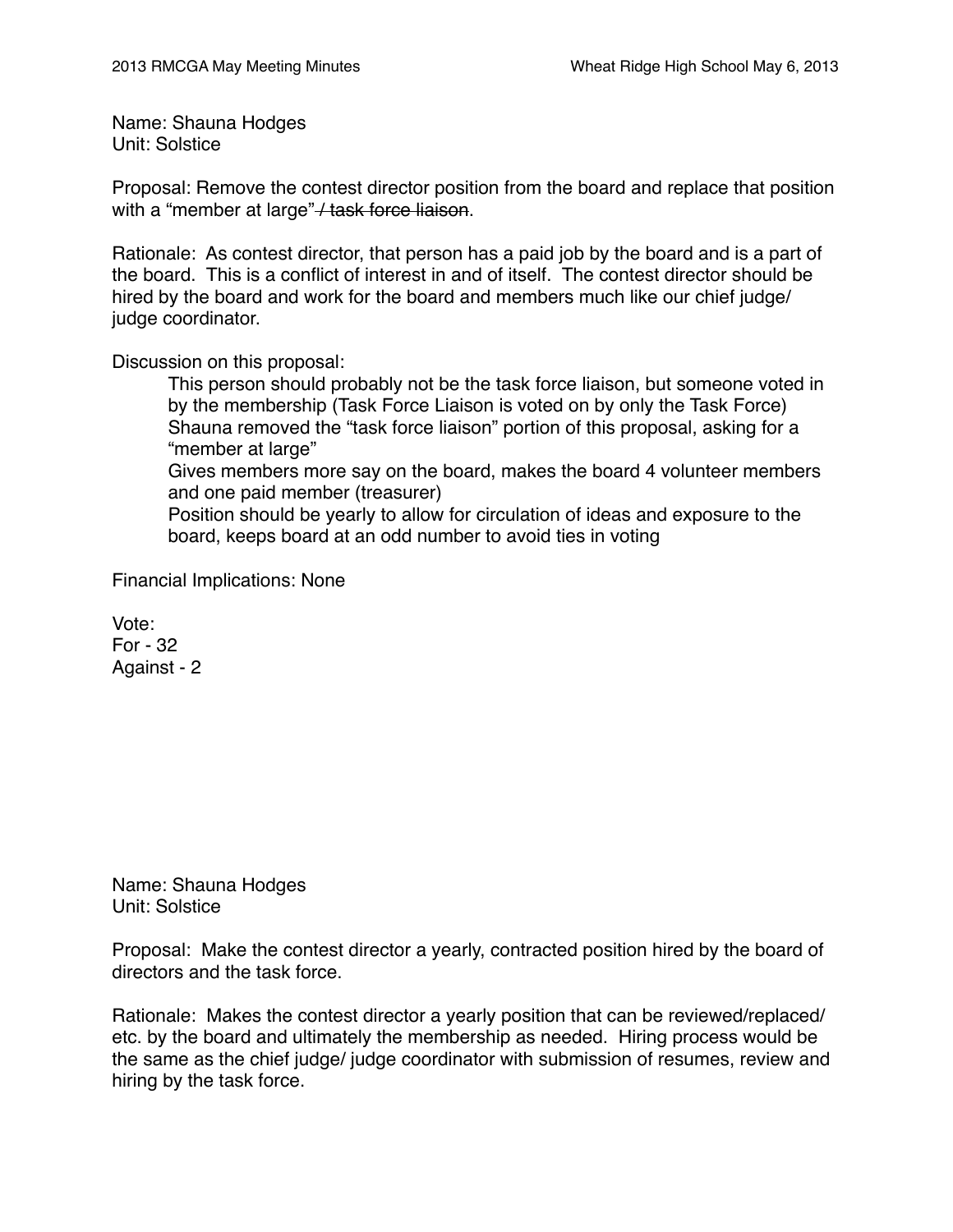Discussion on this proposal:

Allows the membership a voice through their Task Force representative on who is running the circuit shows

Task force would make a recommendation based on applicants yearly, refer to the board for hiring

Financial Implications: None

Vote: For - 34 Against - 0

Name: Shauna Hodges Unit: Solstice

Proposal: Change the amount of contests a secondary unit is allowed to attend from half of the contests to any contests.

Rationale: This rule was passed last year and was not enforced or kept track of. Allowing secondary units to only participate in 50% of the competitions does not promote the growth of members in the secondary unit by giving them less performance opportunities.

Financial Implications: WIll bring in more money for the show hosts by having more groups at shows, will bring in more money for the circuit, as hosts pay circuit fees based on participating units.

Discussion on this proposal:

Simply cleaning up a rule that was passed that was not enforced or adhered to.

Vote: For - 34 Against - 0

Name: Shauna Hodges Unit: Solstice

Proposal: Adopt the festival rating system that WGI is using for Scholastic units at Regional Competitions to give Scholastic groups a rating of a I, II or III.

Rationale: There has been problems in the past with groups going back to their schools excited about scoring a 70 (for example) and having the administration "not get it" because the school does not understand the judging system. This gives the school something else to base progress and award off of (without being similar to a grading system where a 70 is a C)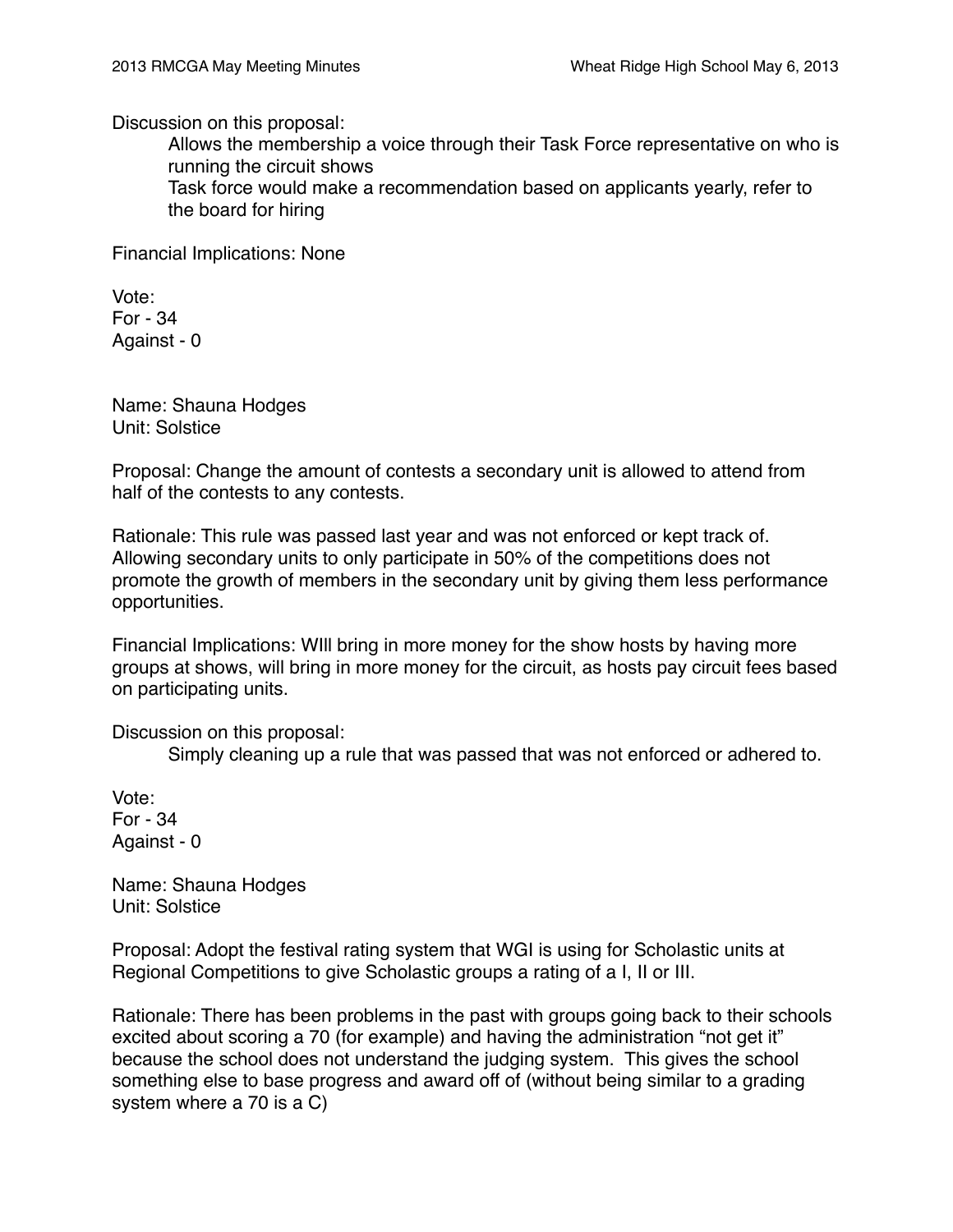### Financial Implications: None

Discussion on this proposal:

Only added to recap sheets for schools to use if they wish to Does not add any steps for the tabulator, it is built in to Competition Suite, we simply have to call them and add it, automatically calculated Some schools do not see the point

Vote For - 27 Against - 1

Name: Shauna Hodges Unit: Solstice

Proposal: Rework the lower classifications to provide more separation and room for younger groups-

Cadet - Middle School and Younger

Novice - For young programs and instructors, guards should spend a maximum of two years in this class, after 2 years the group can appeal to the board to remain in this class in cases of extenuating circumstances.

Regional A National Regional A Independent Regional A - Removes independent groups who may have college age kids from competing against young high schools but gives the independent guards a place to begin without being ready for IA. Scholastic A National Scholastic A Independent A Scholastic Open Independent Open Scholastic World Independent World

Rationale: Allows more classes for units to break up into, brings back the Novice class for high school groups yet still allows Middle School and younger to remain in a separate class.

Financial Implications: Awards needed for new classes

Discussion on this proposal:

Expanding the lower classes leads to not pushing those groups to grow Novice high school groups can perform in RA and aspire to move out of RA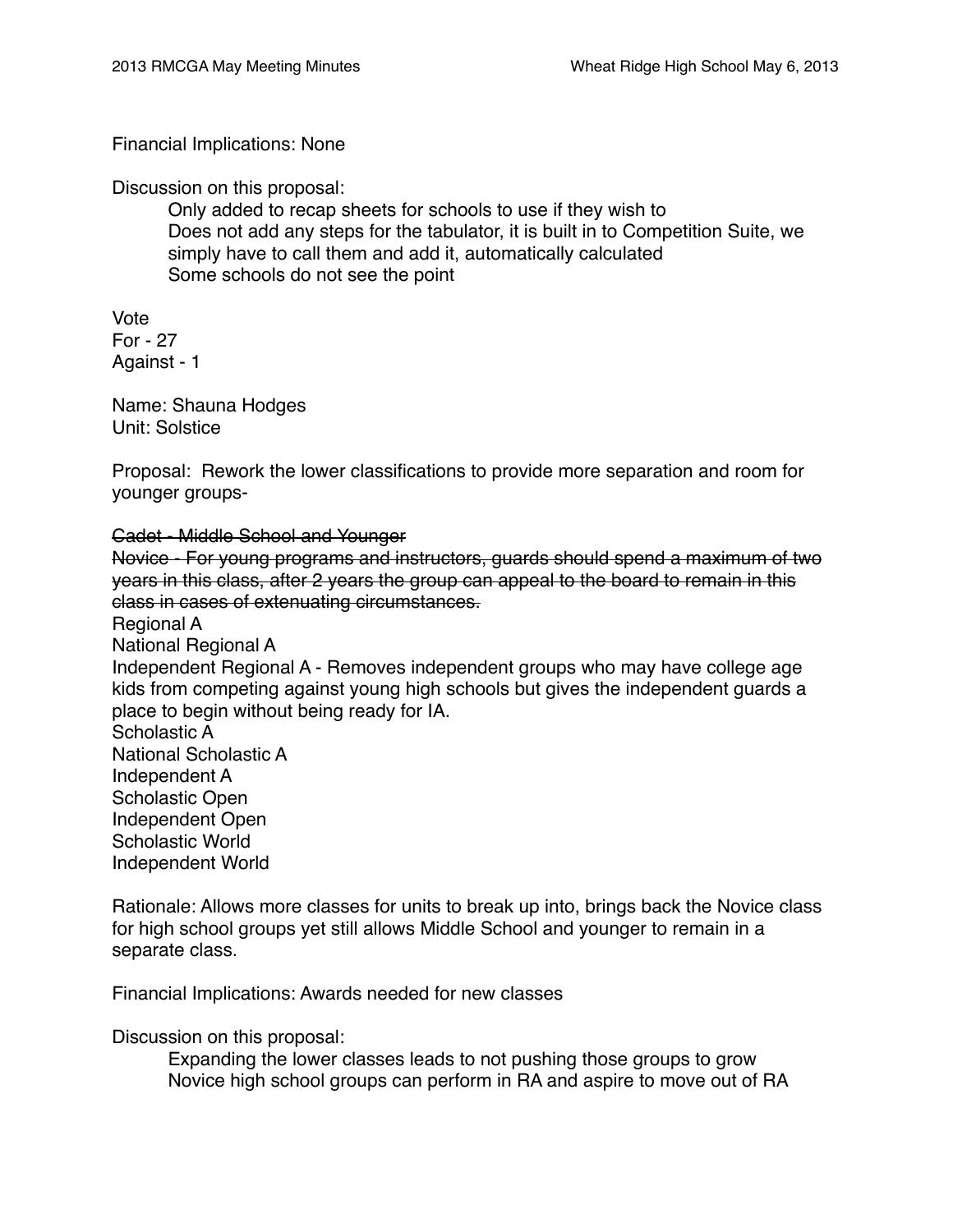Shauna amended the proposal to leaving the classes as they were for 2013 BUT adding IRA for Independent groups not ready for IA, WGI does split RA at regionals into Scholastic RA and Independent RA, so we are following their model by doing so

Vote - For - 33 Against - 0

Name: Kristina Minton

Unit: Sand Creek HS

Proposal: I propose that the state champion in RA, NRA and SA be required to move to the next class the following season. They have the opportunity to be promoted, but cannot go back to their Championship class for the duration of one year.

Financial Implications: None

Discussion on this proposal:

Units should be reviewed as many things can change in a color guard from year to year The task force has discussed reviewing the upper scoring guards in these classes to appropriately place them

Action Taken: Withdrawn, with Task Force discussion and oversight on a review process

Discussion Points as asked for by Members

Review of the Videotaping policy - RMCGA has a policy in procedures, no video passes were given this year and it was not held to. With cell phones it is hard to control, ask instructors/ directors to discuss with parents. Be better with video policy and watching the crowd if possible.

Instructor judge communication - Judges are losing interest in judging because of how they are treated, information for the judges should be put through the Chief Judge to be conveyed from there. Judges need to behave appropriately as well in their communications with units. We can come up in updates of code of conduct, board will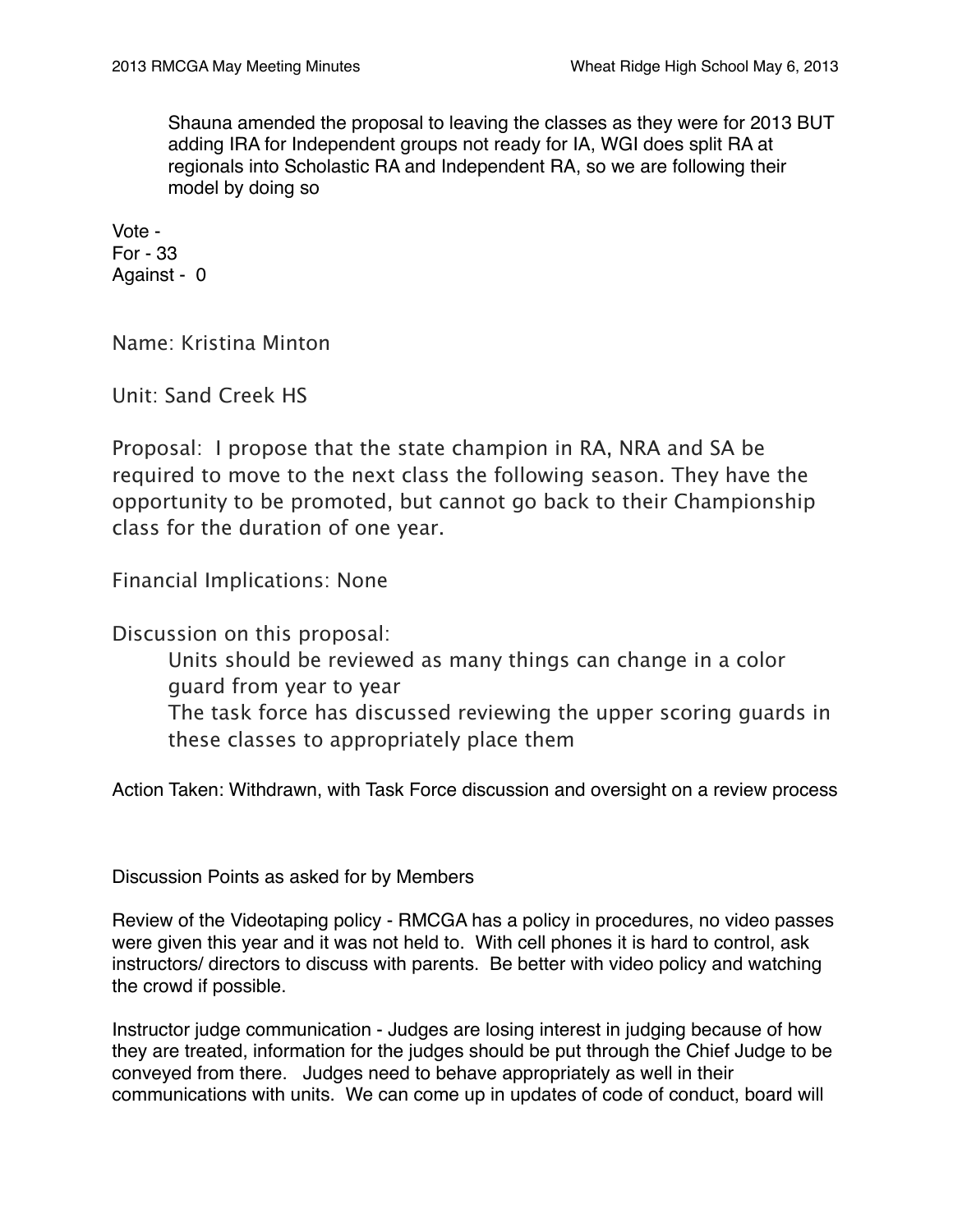be responsible for policing, this includes social media. It was mentioned that WGI has a Facebook/Social Media policy we should view for

State tickets - Tickets were unavailable at Arapahoe when several parents would have liked to purchase them. Consensus was that the board tried their best with the circumstances of this year, but the state ticket issue will be solved by having a larger venue in the future.

Prelims finals for state - With so many RA guards, hard to have only one performance for the younger groups. There is an understanding that the venue was an issue, but in the future we could look into having a qualifying score or other ways to fit in more performances. The task force has discussed having a prelims/finals day and figuring out how to fit everything in.

Crowd Favorite Award - This has been asked for in the past, the board will figure out a way to add this for 2014

Weather policy - Need a good way to communicate day of weather issues with guards. The board posted on Facebook and the website the morning of the bad weather to try to assist as many groups as possible. Remind 101 was suggested for texting the group as a whole, it is free so we will look into setting it up this summer.

Affiliations with judges - Task Force how is communication going to be between units regarding affiliations

-Affiliation rule was dropped to draw more judges, seems to be an issue again, used to be that if you were affiliated you could not judge that class, rule was removed

-Two types of affiliations:

primary affiliations - if you accept a paycheck, cannot judge that class at all secondary affiliation - no paycheck, can judge class as long as your guard is not there

Voting for Board Members:

Member at Large:

Nominations: Mike Malewit

Rob Billings Greg Humphrey Katie Manhart

Vote: Rob Billings - Member at Large, 1 year term

President/ Circuit Director - Nominations: Dave Hurd Tim Lester Vote: Dave Hurd - Circuit Director, 2 year term